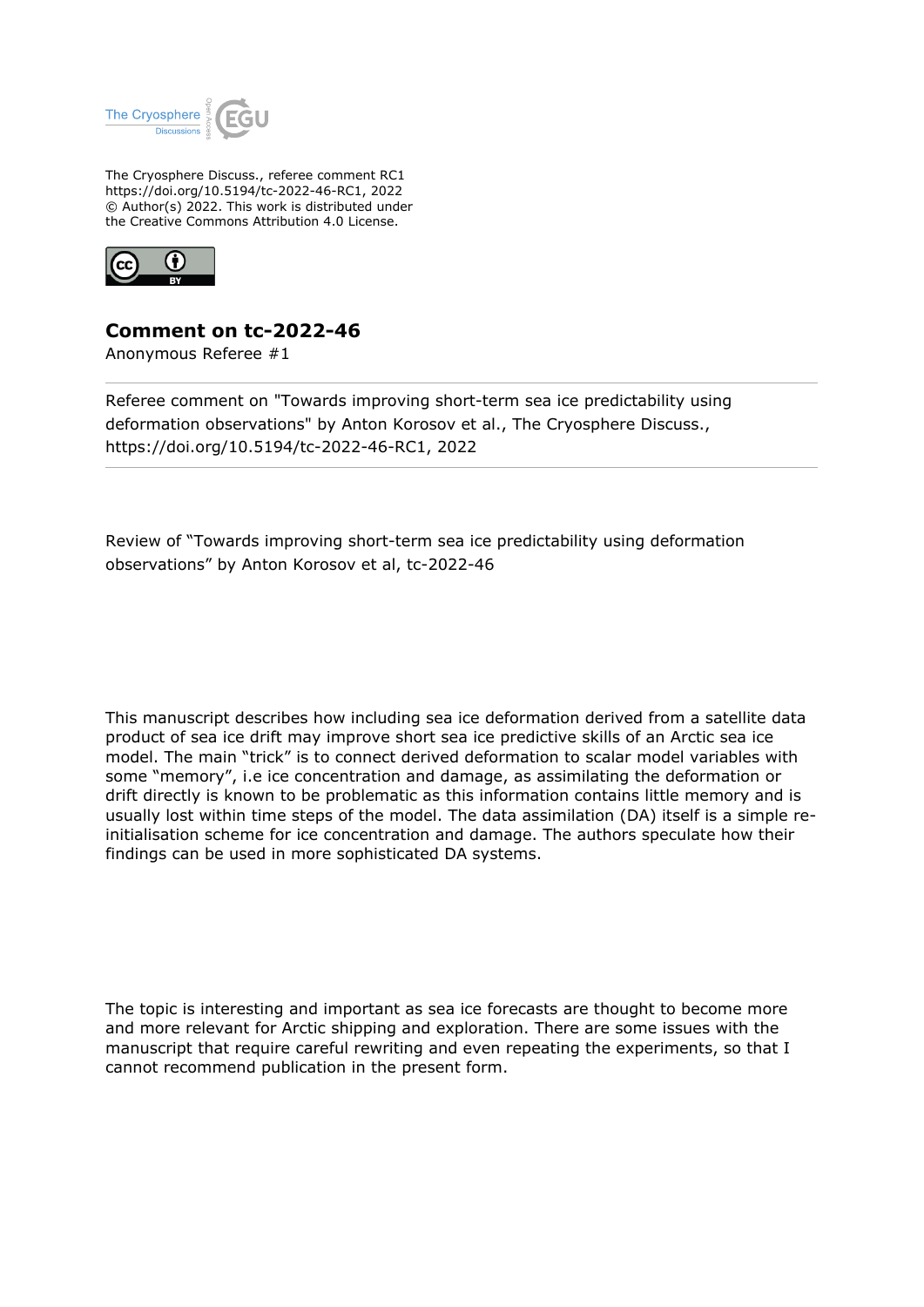Main points:

1. According to Fig2 and the text, the data assimilation scheme uses observational data from the period between t0 and t1 to initialise the model at t0; more generally the model is initialised at  $t(n)$  with data from between  $t(n)$  and  $t(n+1)$  when in a realistic system, the data is not yet available. The difference between  $t(n)$  and  $t(n+1)$  is 24h. Then the same data set is used to evaluate the result of the assimilated model, i.e. the evaluation of the "forecast" on the first day is with the same data as the data set that is used to initialise the forecast. Since in the simple scheme, the initialisation is done neglecting the corresponding models value entirely (weight 1 in Section 3.4, 4.1), this comparison only shows how well the model persists the initial conditions. Not surprisingly, the model/data "agreement" is quite good on the first day and quickly deteriorates on day 2-5. A proper scheme would use data from  $t(n-1)$  to  $t(n)$  to initialise at  $t(n)$  and compare to data at  $t(n)$ ,  $t(n+1)$ , etc. As long as this is not change, the first day of the "forecast" cannot be used for any analysis and shouldn't even be called a forecast.

2. Terminology and language. The use of established terminology is rather liberal in the manuscript. As far as I know (but I may be wrong), the terms prediction, predictive skill, predictability, potential predictability have well defined meanings (I haven't heard of "prediction skill"), and the terms should be used when describing the experiments, otherwise it is hard to relate the work to other DA publications. Similarly, the DA scheme is described as "nudging", whereas it is a weighted re-initialisation scheme (according to eq11), but then the weights are always 1 or 0, so there is no weighting in this manuscript. "Nudging" implies a term in an evolution equation d  $v/dt =$  some terms  $+$ nudgingParamter  $*(v_0 - v)$ , where  $v_0$  is the observation. Many smaller problems of similar nature can be found in the text. I marked some of them in the list below.

3. In data assimilation, one can expect that including additional information will improve the result. Therefore, comparing an assimilated model to a free run makes little sense. Essentially the free run in Fig3 is a 22-day forecast that hasn't seen any new data in 22 days. As noted before, comparing the model to observations that have been used in the assimilation cannot say much about the "success" of assimilation. Anything but any small improvement would just be a failure. Similar "mistakes" have been made before, e.g. doi:10.3189/2015AoG69A740

In general, one would have a ctrl-simulation with an established DA scheme and then add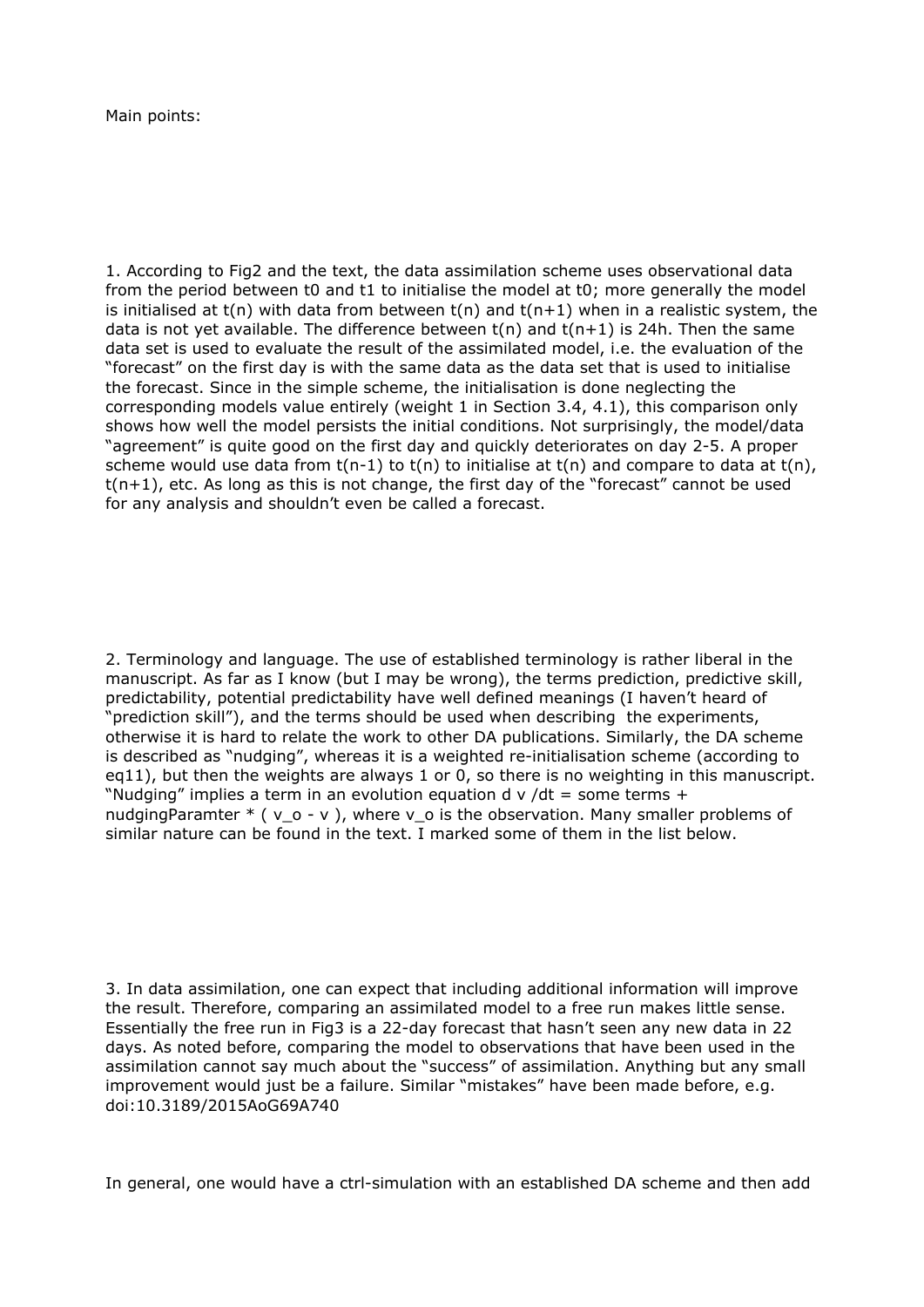new data or new methods and compare the improvements over the ctrl-simulation. This is done in section 4.2, but it would be more interesting to see, if the addition of deformation data to an existing DA system (which may already assimilate ice concentration or even thickness) would improve the predictive skill. The authors present their work as a "proof of concept", but the evidence they provide does not help in evaluating, if these additional data help in a realistic system, because the framework is so different.

4. When introducing new data and constraining new model variables it is good practice (also in sea ice data assimilation) to test schemes and types of data in twin experiments, where a free run produces "observations", a subset of which is used for assimilation leaving the remaining data for validation. This has been done a lot especially in anticipation of new data (e.g. doi:10.1029/2006JC003786). Here, one could have at least held back some of the observations to be used for model validation. This makes it impossible to check if the DA actually improves the state also away from the observations. Instead, one can only make statements about the plausibility of the solutions outside the areas covered by observations (by no mean can the authors claim, that the LKFs are "corrected" outside of the data coveragef).

5. A key point of the procedure is how the deformation derived from satellite ice drift data is connected to the model variables concentration and damage. The derivation of this empirical connection is moved to the "supplemental material/Appendix I", which is not part of the manuscript, nor can it be found online.

minor issues, typos, suggestions, some related to the above points.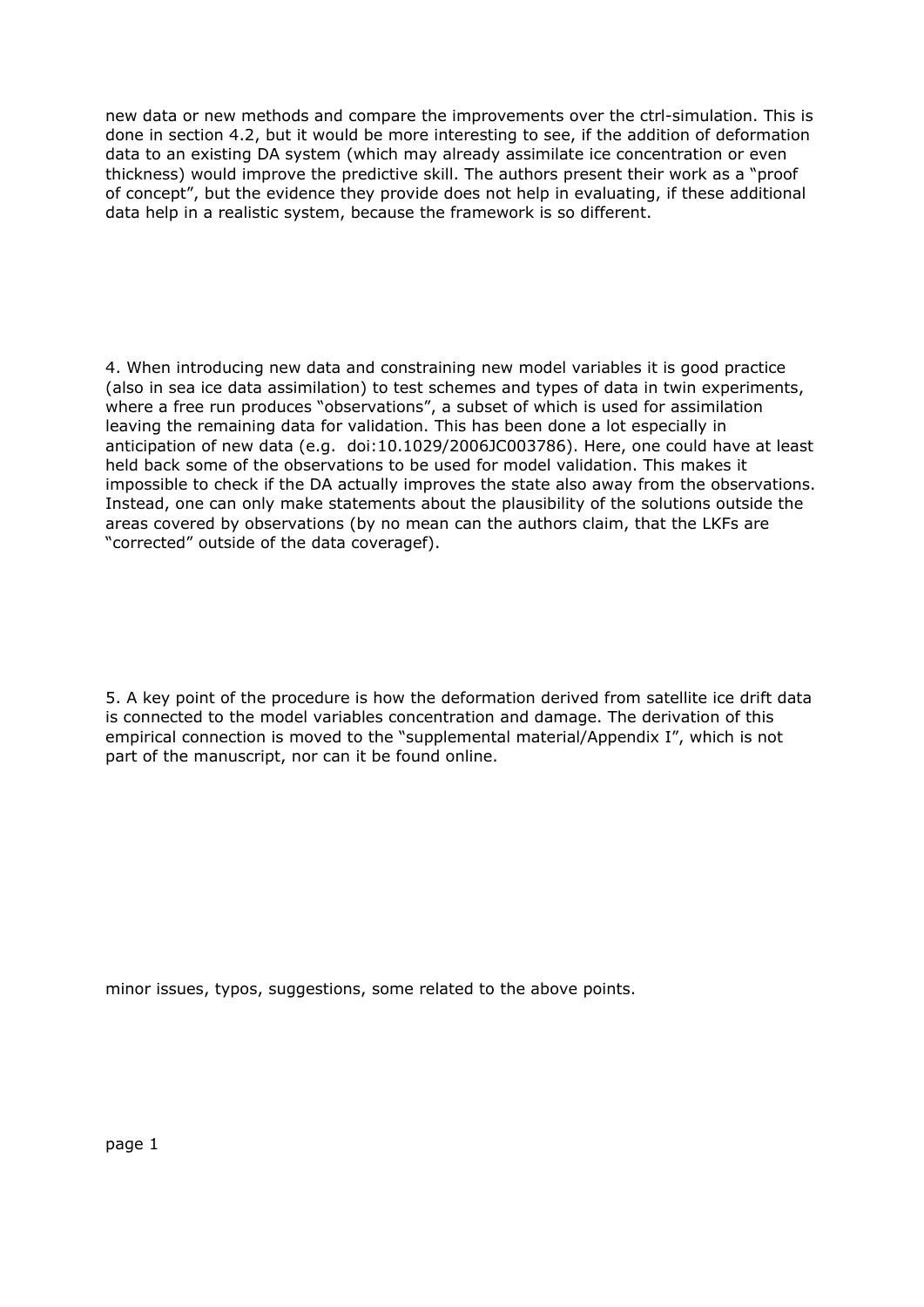l2: due to the lack -> in the next sentence there are observations to be assimilated. Please rewrite.

l8: deterministic forecasting with one member -> isn't that a homoioteleuton? A onemember system is always deterministic, or an ensemble with just one member, is not really an ensemble. Remove "with one member", or replace "with a single simulation"

l10: in 3–5 days horizon -> grammar?

l13: reduction in: article missing, or replace by "reducing the", although this sentence is not very clear in general and could be improved

l13: bigger role -> than what?

l20: only -> mainly (sea surface tilt, momentum advection, and you cannot exclude small effects of floe-floe interaction)

or "dominated"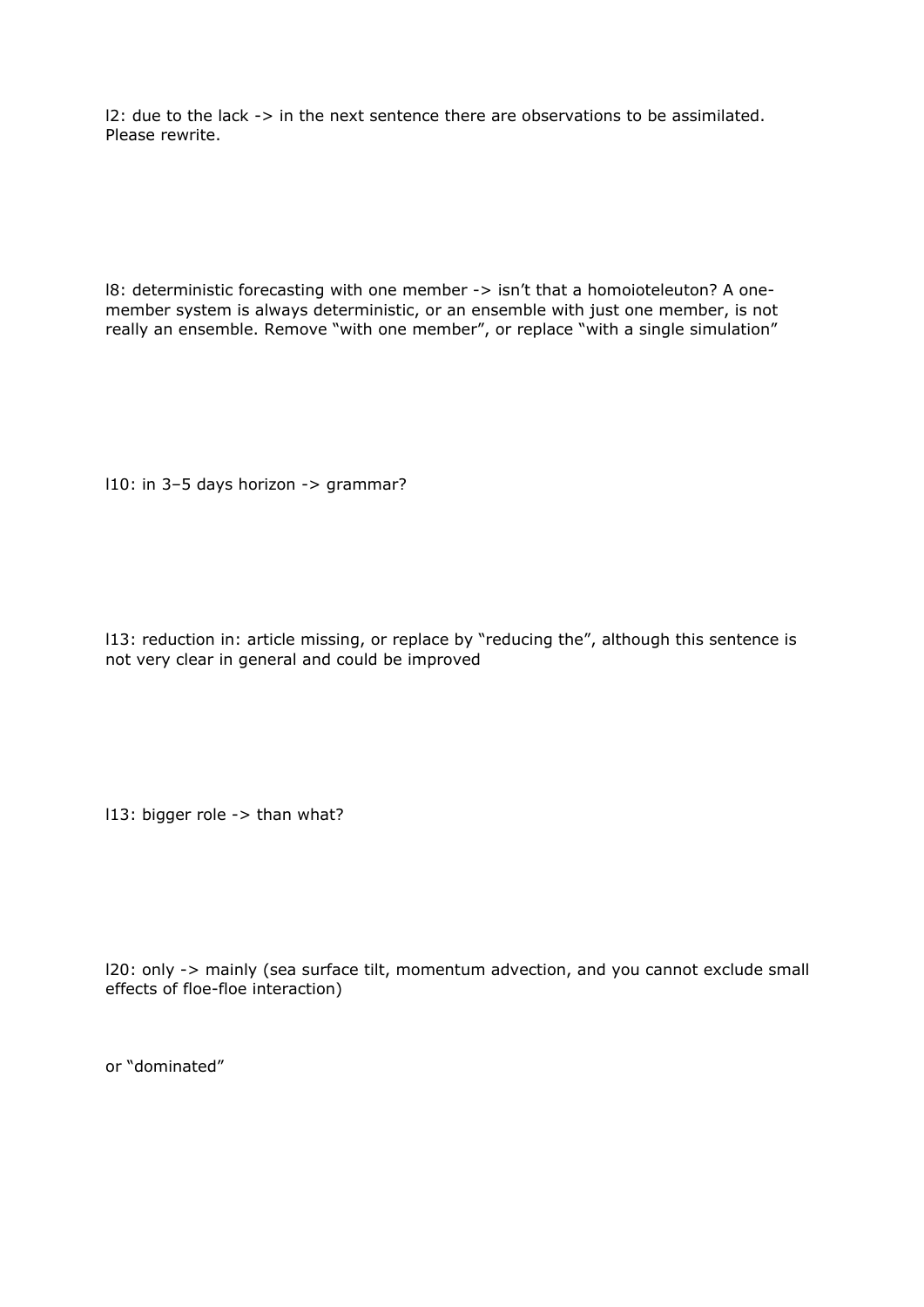l23: brittle -> I don't think that you can say that. It's driven by complex non-Newtonian mechanics/dynamics, but "brittle" is just one aspect of it, and frankly, only a model for the behavior. Other models of sea ice motion exist (I don't mean numerical models). Please rewrite.

page 2

l25: deforming -> just to illustrate my previous point, this deformation is NOT brittle, but plastic (no restoring force pushes the ice back into the initial state as for elastic behaviour). The brittle part is just the way failure is parameterised in nextsim (which I believe is a good model for this). I think that this general description of sea ice mechanics/dynamics needs to be "decoupled" from the specific model nextsim, that is being used in this manuscript.

l28: "Under divergent ice motion these cracks become open leads, significantly increasing ocean-air heat and mass exchange and modifying local atmospheric boundary layer and ocean mixed layer. Open leads are also key both for marine fauna survival," -> I agree with this, certainly on the local scale of the leads, but this is just a plausibility argument. I have not yet seen that this has been confirmed on large scale heat and mass exchange and budgets. Please give references, if you have them, otherwise marks this as a "plausible assumption".

l37: observe -> isn't RGPS a data product derived from Radarsat on a 12.5km grid? I find "observe" in this context inappropriate. Please rewrite.

l41: (10 - 30 km) -> can be only a result of the "coarse" resolution, or do we really have "cracks" in the Arctic that are 10-30km wide. Those would be large stretches of either open water or vigorous deformation. I assume that the interpretation is important for the DA.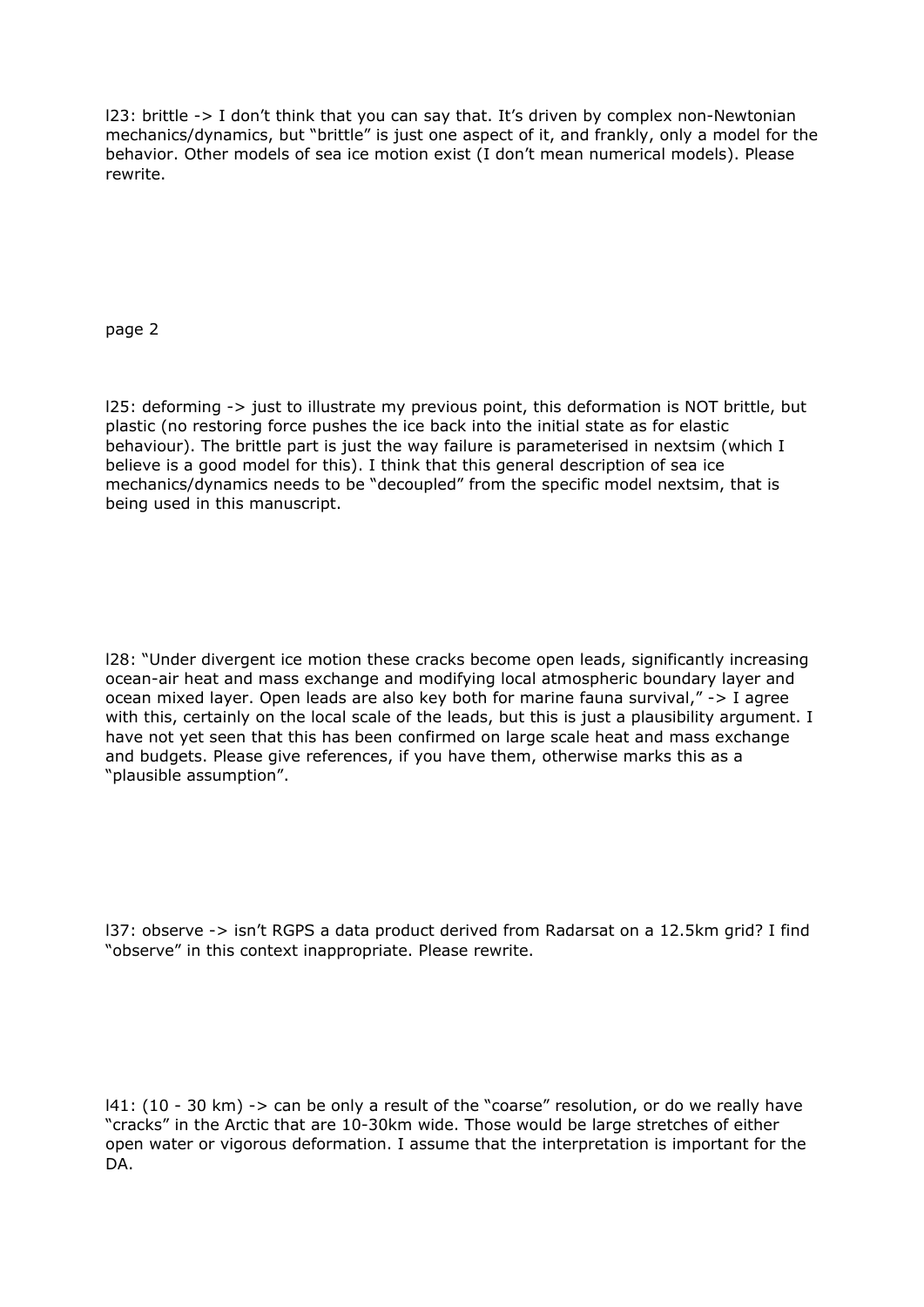l44: "only one model, neXtSIM" -> Supposedly this is put here to justify the decision to use neXtSIM. The statement is not incorrect, but it is not clear to me, what the authors would like to achieve with this statement. It does not help this paper in any way, because it hides the results of the Bouchat's paper, that other models have similar properties (at finer grid spacing and higher computational cost). Also doesn't the nextsim in Bouchat's paper use the MEB rheology instead of the BBM-rheology? I would rewrite as something like this (I tried to emphasise that this is a useful model for this study, i.e. does the job very well and is comparatively cheap):

In a recent model intercomparison paper (Bouchat et al., 2021), neXtSIM simulations (neXt Generation Sea Ice Model, Bouillon and Rampal, 2015a; Rampal 45 et al., 2016), ranked among the best for simulating the observed probability distribution, spatial distribution and fractal properties of sea ice deformation, even though it operates on a low resolution grid of 10km. All other comparable simulations used higher resolution and were hence more expensive.

l49 skill -> the skill?

l51: observations -> the technical term for this is "potential predictability", which always excludes observations. Why not use that?

l55: "so the assimilation scheme needs to perform a cross- variable update from deformation to sea ice model variables." This is a common "problem" in DA and one would use a proper "observation operator" that maps the model variables to the observations. The dual operation then maps the model-data misfit back to increments of model variables. If you want to talk about "data assimilation", I suggest to use the proper language/terminology. Here you will (according to the abstract) do a nudging experiment (but it turns out to be re-initialisation in reality), which is strictly speaking not really data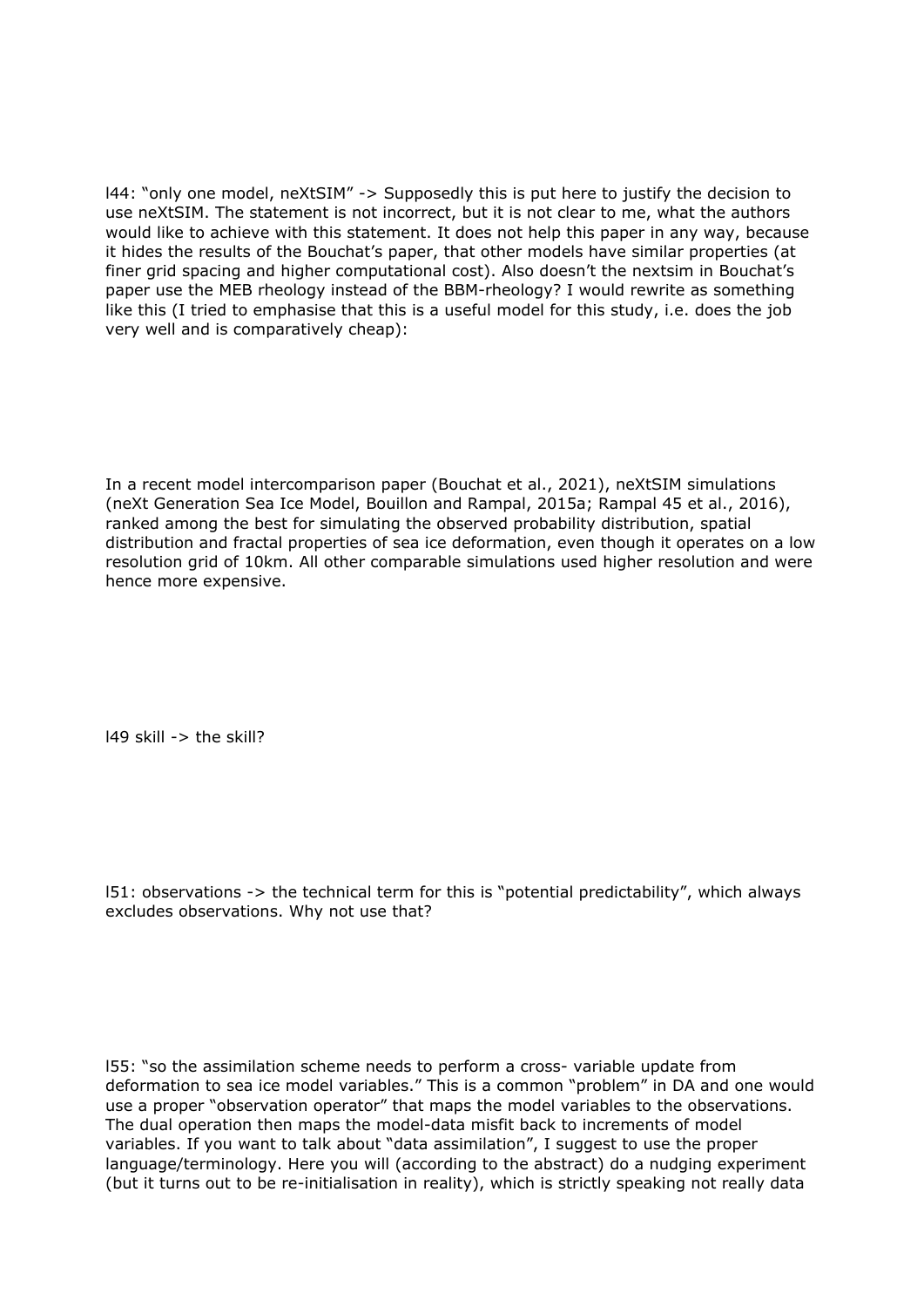assimilation (although total valid as a method).

page 3

179: "d is the ice damage." maybe it makes sense to clearly state the mean of "d",  $d=0$  is entirely intact and 1 is entirely damaged (which I assume here from the equation) or vice versa. Previous publications use contradicting definitions.

page 4

eq5, what is "P"?

l101: "12 hours frequency" -> 12h is not a frequency, but a period. The frequency is: one record in 12h.

page 5

l110: "reach an equilibrium" in 30 days is hard to believe, usually one would expect a seasonal cycle at least, unless the sea ice models of TOPAZ4 and nextsim are identical (which they are not, I assume). But does the equilibrium matter?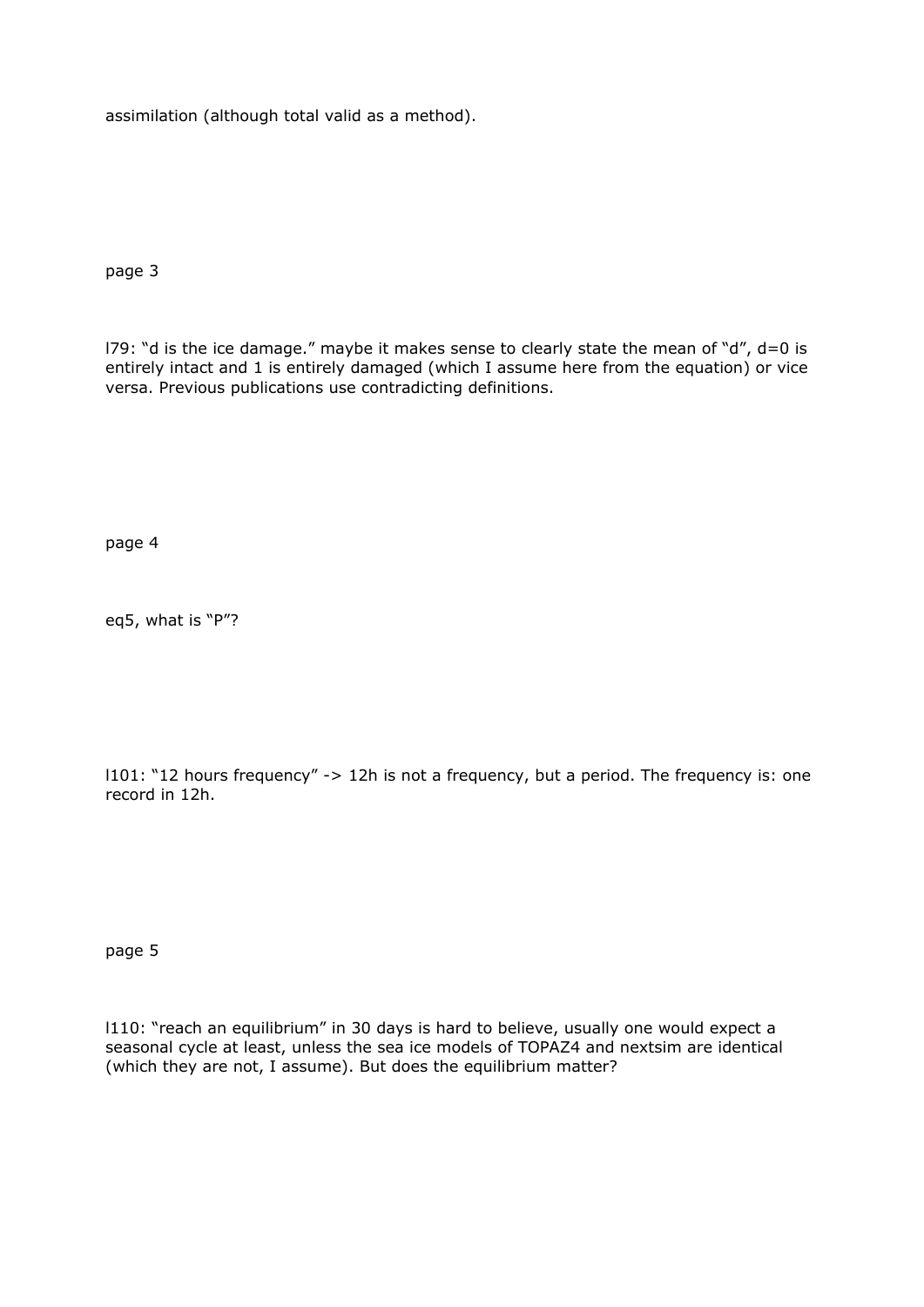Figure 1 is not really necessary.

l113: this looks like the scheme uses data from the future to correct the model? Does that make any sense? I would expect to update the model variable at t(n) with data collected over  $t(n-1)$  (or earlier) to  $t(n)$ . See also main points above.

l119: in the previous work of (e.g. (Bouillon and Rampal, 2015b)). -> fix parentheses

Fig2, caption: Eps,d and A -> use proper symbols as in figure.

page 6

l125 The "Appendix" should be in the same file as this text, right? Supplementary material is separate. What do we have here?

On the TC-web page I cannot find any supplementary material, so that "Appendix I" is missing for now.

eq9: that would be  $1-10^{\k-2 } * \epsilon_{tot}^{k-3} - k_1$ , right? Now it would be interesting to know at least k\_2 and k\_3, because that would show how strongly the total deformation impacts damage, compared to eq10, where the impact is linear but later in the full equations exponential, as argued in the discussion section 5.2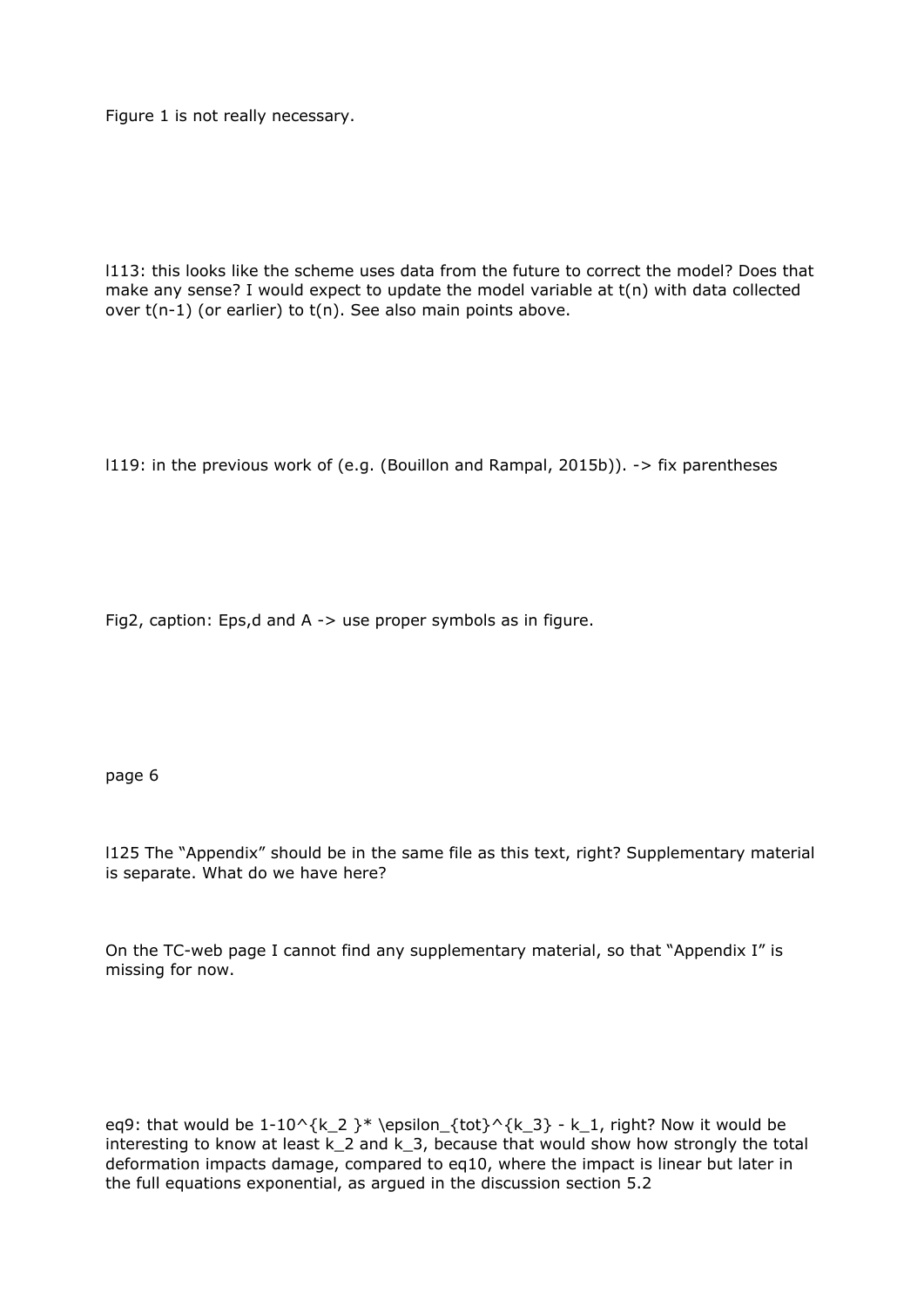eq10: wouldn't i make sense to treat divergence and shear separately, ie. have two different coefficients:  $f_A = 1 - a_1 \epsilon_{div} - a_2 \epsilon_{shear}$ , or even differential between divergence and convergence. It is clear the divergence will create open water directly, but convergence will do this to a much smaller degree (e.g. lateral divergence in convergence), and also shear should have a different coefficient.

page 7

l148: simple least-squares nudging approach? Where are the least squares? Deriving eq11 from a least-square formation is possible but a little vain.

I am not sure if I would call eq11 "nudging", as nudging usually implies a time varying equation such as  $dv/dt = r$ hs + nudginpgarameter\*(v o-v), which is not what eq11 implies.

If in a DA cycle v  $m(n)$  is computed at time  $t(n)$ , then updated according to eq11, and then  $v_a(n)$  is used to initialise the next DA cycle, then this is not nudging, but reinitialisation with a very simplified updating scheme. I am not criticising that, but I think that the description needs to be accurate. See also main comments.

l159: "the very small spatial correlation approximation is reasonable." I disagree. This assumption is valid normal to the fracture, but along the fracture, considering the nearly instantaneous fracture propagation (in nextsim and in observations), this not a "reasonable" assumption. Please rephrase.

l164: value of eps\_min? Mention here, that this is part of the sensitivity analysis?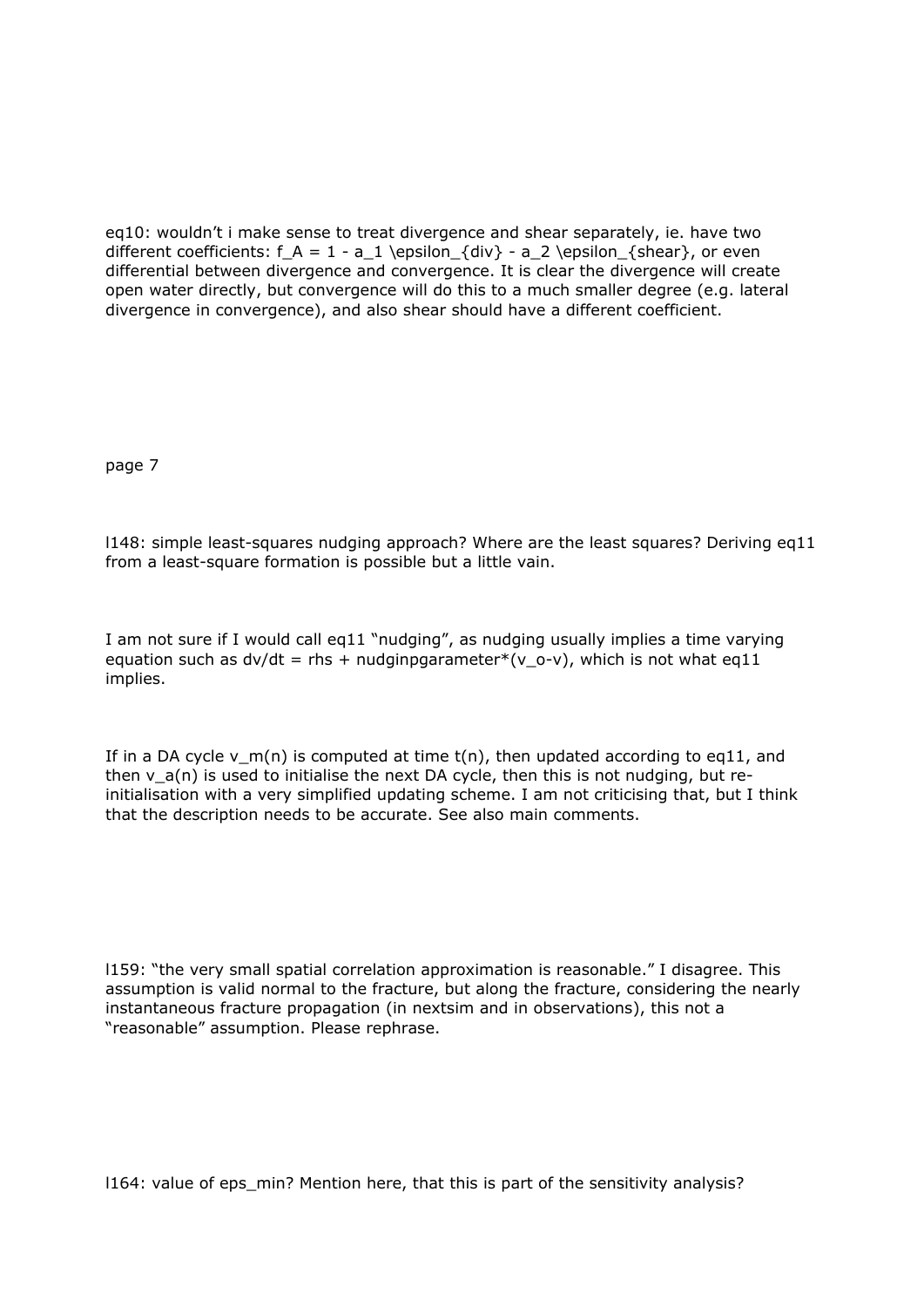l171:"Since it was difficult to distinguish between the individual impacts of w\_v and W in Eq. 12,", unclear, why.

l172: "0 and 1 were tested for w\_d and w\_A", but this means that there is no weighted average at all and all that is done is re-initialisation. I think it would help the reader to clarify the scheme: Either, there is pure re-initialisation with a somehow derived value, or no re-initialisation. The entire description of least-square nudging is entirely misleading (and does not describe, what is actually done). See main comments

page 8

l184: "difference in 90th percentile", what is that? Please be more specific.

l191, related to l184. From the explanation is it no clear what is computed here, and in which sense this is different from "MCC". Is MCC a standard statistical method, or something that is only described in Korosov and Rampal, 2017? If it is a standard method, please cite a standard reference/textbook.

Further, there were a few metrics suggested in the cited papers by Bouchat et al 2022, and companion paper Hutter et al 2022, also Mohammadi-Aragh et al 2018. In what sense are the metrics used here related, or do they quantify entirely different properties?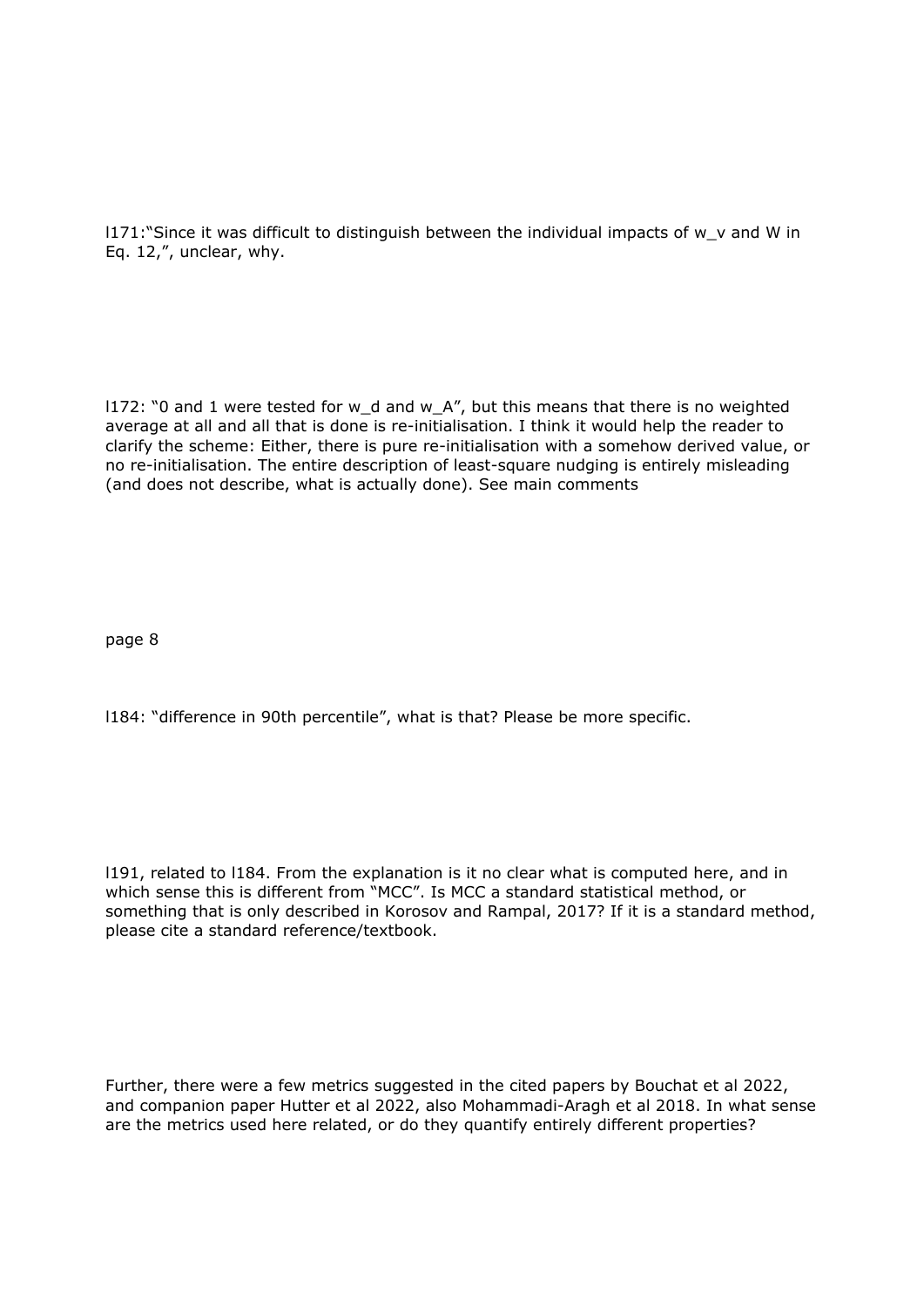l195: "22nd January 2021" depending on the definition of "free run", I would expect that after 22 days of integration the "free run" has already quite deviated from the observations. What is the point of this comparison? Showing that the model can be "kept on track" even with simple methods, compared to not doing anything?

Normally in DA, one defines a baseline/ctrl with some existing system (not the free run!) and compares how the details of the algorithm affect the solution, as has been done in section 4.2. It would also be interesting how important the observations on the current day are for forecasts, i.e. comparing a run with DA until  $t(n-1)$  to a run with DA until  $t(n)$ (where, in fact, the observations are not from one day into the future as is the case here). See also main points

• Highlight, page 9

l209: "due to its rheology" -> since only nextsim is used with one rheology, this (part of the) statement is not supported by the experiment and should be removed.

Also, since there is no observational data to check the results in the "unobserved" regions, one cannot claim that "neXtSIM is able to extrapolate and create realistic connections". The model simulation creates connections that look realistic, in the sense that they are not garbage, but that's about it. For a statement like the one in ll209/210, one needs experiments where part of the data is withheld from the DA, to be used later for model validation.

Further, in DA we expect that the results improve with additional data. Any other result would be failure of the DA, so all that figure 3C shows, is that the DA algorithm does,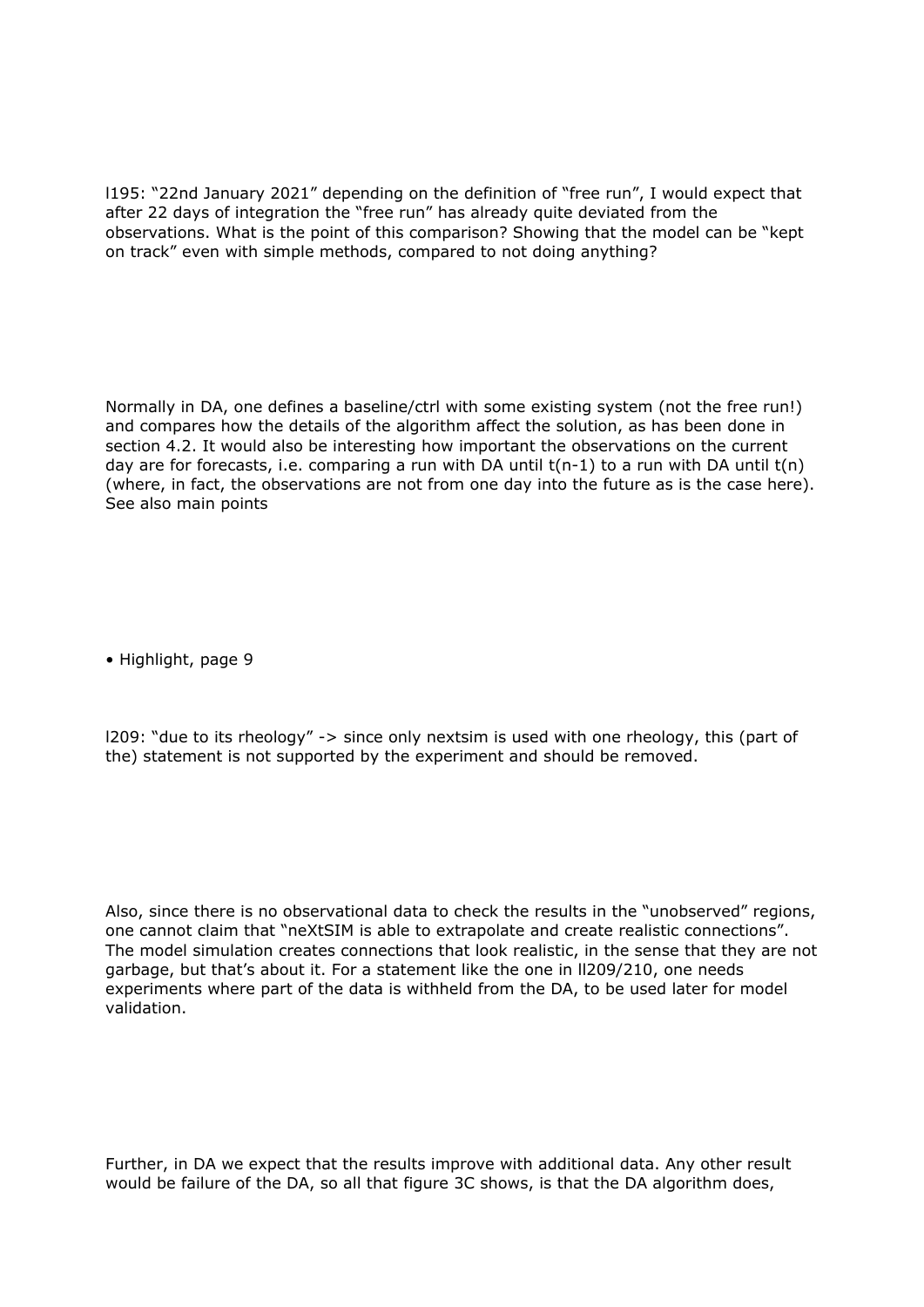what is has been designed to do.

This comparison is even further biased, because now (according to the description in Section 3, Fig2) the model has been corrected with data from the future (t(n)+24h), and then is compared to the same data from the future. I wouldn't call that prediction, but analysis.

page 11

Figure 4, please add colorbars to make it easier to view the images

page 12

l218: persistent or persistency

l226: fix \$D\_{P90}

l227: assimilation, better : re-initialisation.

l233: sufficient -> a sufficient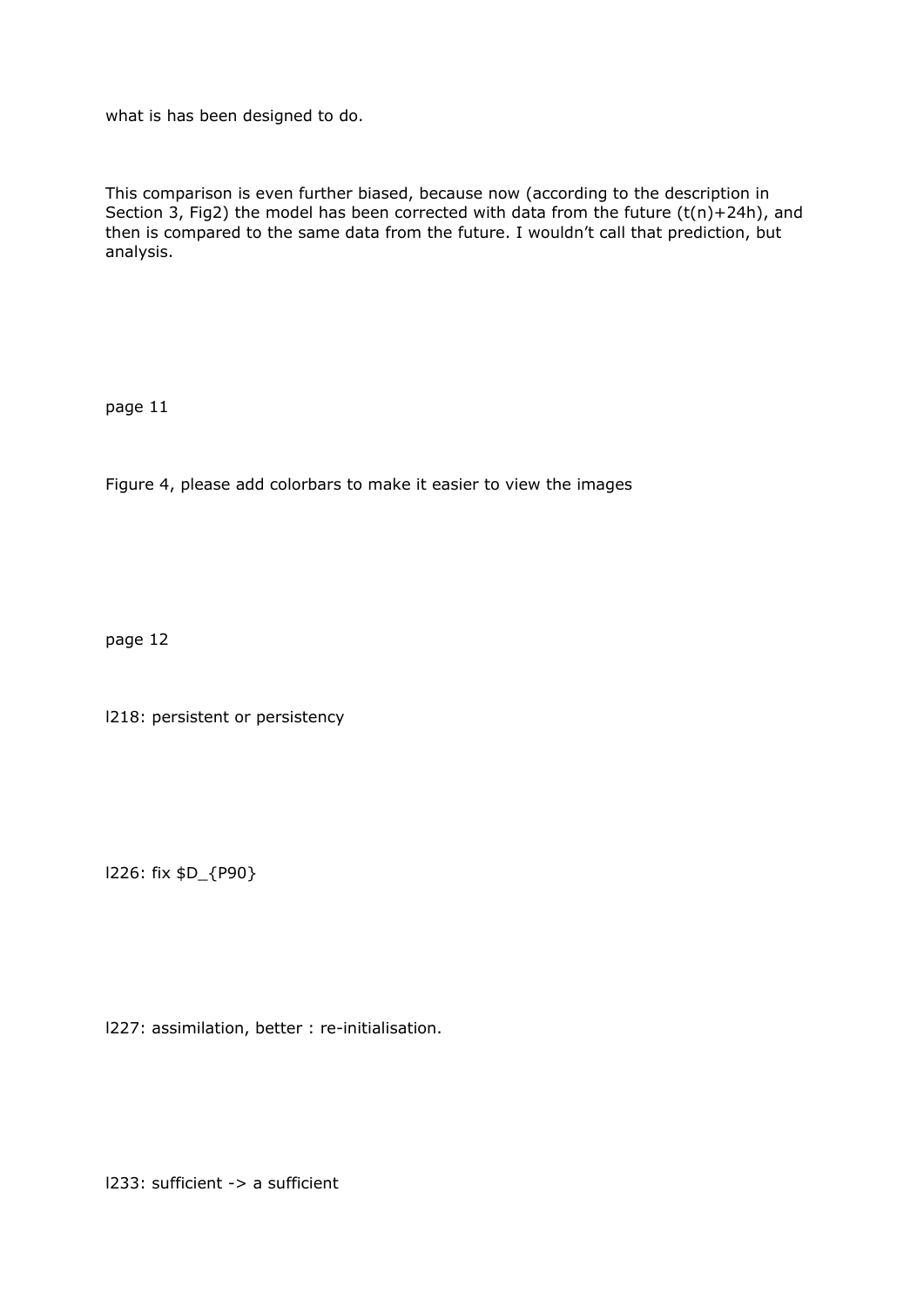l235: consequent -> subsequent

l238 nudging -> re-initialisation

page 13

l242: "The experiments with w\_d cannot detect" anything, rewrite as "In the experiment with w d, one cannot detect ..."

Figure 6 tells me, that the leading order effect is achieved by "a\_1", (except of a\_1=-2, where a similar effect is achieved by modifying eps\_min), so the linear relationship between total deformation and ice concentration. All other parameter appear to have small effects only. Maybe this should be stated somewhere explicitly.

Fig6 is difficult to read, maybe make the bars broader?

In Tab1 a\_1 parameters are all positive, here, they have a negative axis, please correct, also there's seem to be experiments with a  $1<0$  (i.e. to the right of 0), which are not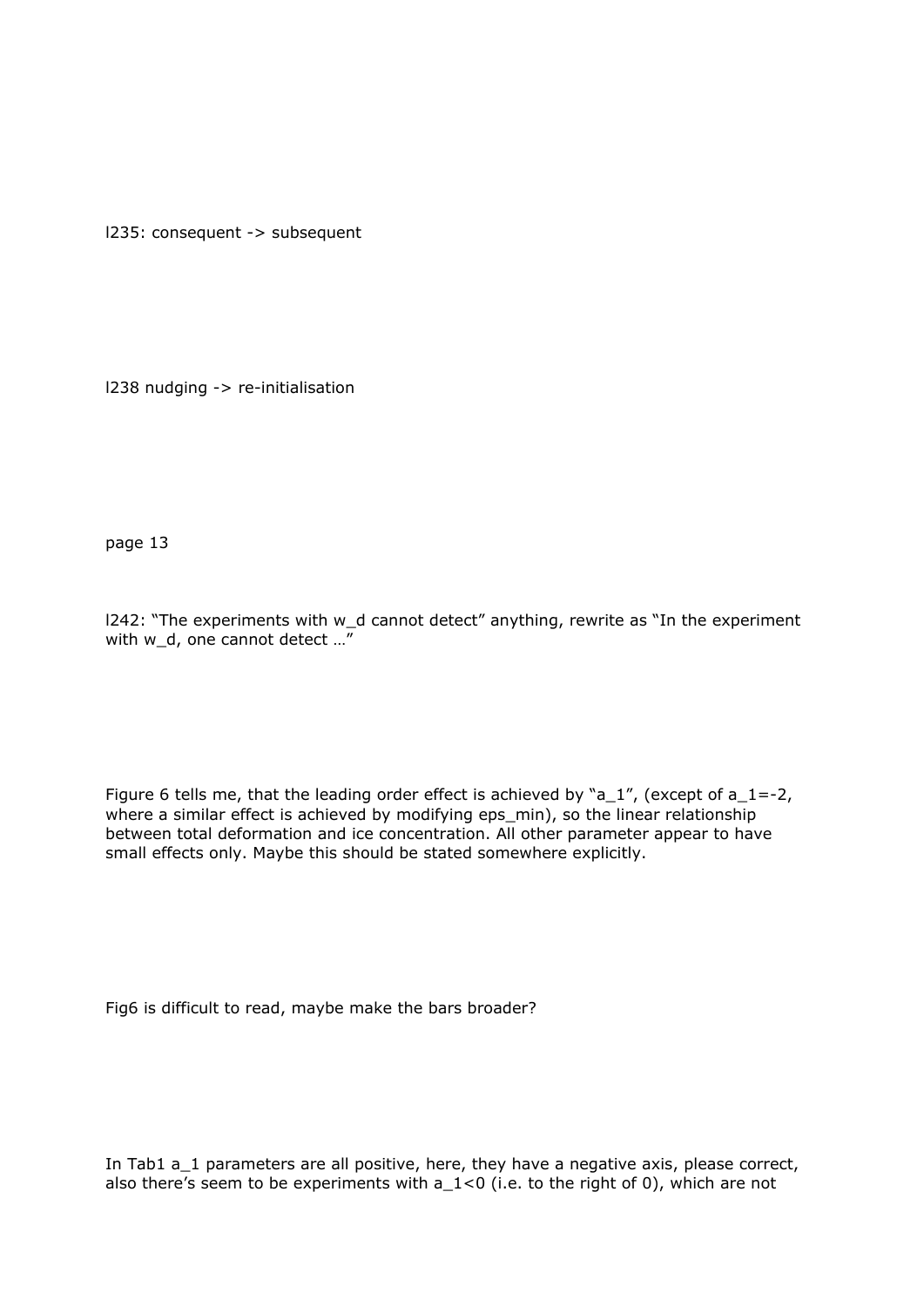listed in Tab1

l246: "first successful attempt", What is meant by "successful" here? This sounds like a conclusion that needs be backed with evidence. Also since the observations assimilated appear to come "from the future", the results for the first day (which is most "successful") cannot be used.

l250: "it" -> what is "it"? The relationship between deformation fields and model state variables is not shown by the DA, but by a prior correlation analysis, which I cannot evaluate, because it is moved to an appendix/supplemental material that is not accessible at the moment.

Also the damage assimilation had little effect, so that questions both the empirical relation in eq9 and/or the "success" of the DA.

l252: "proves" -> this is clearly too strong.

l253 "corrects" -> to correct means to make it right, but there's no proof for that in the manuscript. All that the experiments show is that the model takes the initialisation information and propagates it sensibly (according to the model dynamics) into areas that have not been re-initialised. This does not mean that we now have "correct" forecasts, just that there's some "dynamical extrapolation" that needs to be evaluated with independent data (and this important step it is missing). See also main points.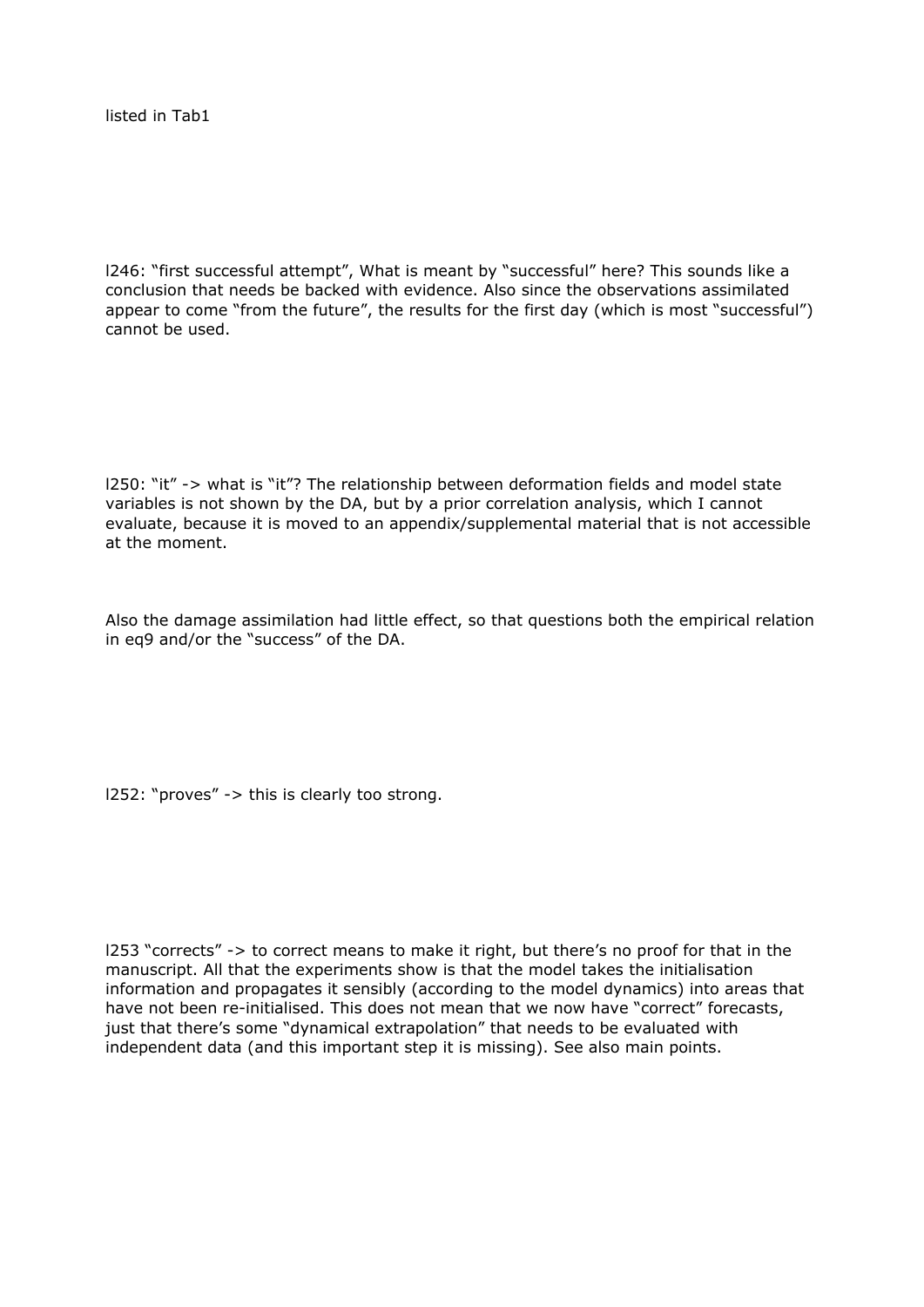l266: this paragraph sounds like a project proposal with some selling arguments. Not sure if a scientific publication is the right place to advertise one's work in such a way. In my view, a scientific publication in TC should report scientific advances, but not the suitability of a system for tasks that have not yet been performed. Please rewrite or remove.

page 16

l302: skill for 2–5 days -> see earlier comments, I think that the first day cannot be counted because of the data from the future.

l307 to the end of the section: I think that this list of factors impacting the predictive skill of LKFs would be much better placed (slightly modified) in the introduction, to lay out the scope of the manuscript and which of these aspects will be addressed in the manuscript.

l325: Bouillon et al., 2009 -> wrong reference. The correct Bouillon paper is from 2013, where this is called "revised EVP", although I believe that the proper reference would be Lemieux et al 2012, who were the first to modify EVP which then was described as modified EVP in Kimmritz et al (2015).

It is not clear to me, how using a VP rheology (mEVP is a method to solve the VP rheology equations), that has been marked as too slow, etc. in this paper and many other papers of this group, is going to help here at all.